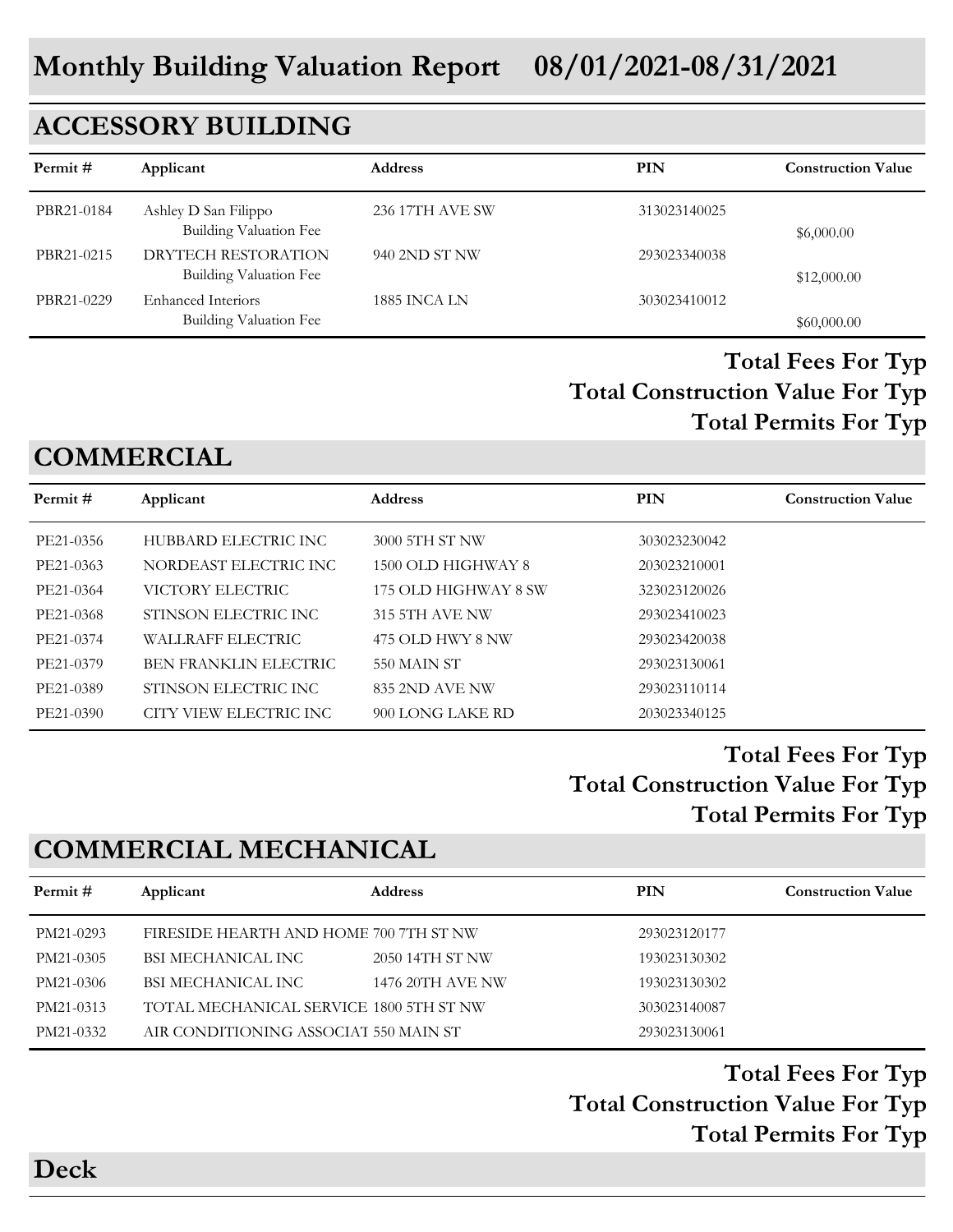| Permit#   | Applicant                                              | <b>Address</b>   | <b>PIN</b>   | <b>Construction Value</b> |
|-----------|--------------------------------------------------------|------------------|--------------|---------------------------|
| PB17-0851 | YOUNGER EXTERIORS INC<br><b>Building Valuation Fee</b> | 3231 LINDEN DR   | 193023330035 | \$2,500.00                |
| PB17-0852 | YOUNGER EXTERIORS INC<br><b>Building Valuation Fee</b> | 3215 LINDEN DR   | 193023330036 | \$2,500.00                |
| PB17-0853 | YOUNGER EXTERIORS INC<br><b>Building Valuation Fee</b> | 3201 LINDEN DR   | 193023330037 | \$2,500.00                |
| PB17-0854 | YOUNGER EXTERIORS INC<br><b>Building Valuation Fee</b> | 3141 LINDEN DR   | 193023330038 | \$2,500.00                |
| PB17-0855 | YOUNGER EXTERIORS INC<br><b>Building Valuation Fee</b> | 3081 LINDEN DR   | 193023330039 | \$2,500.00                |
| PB17-0856 | YOUNGER EXTERIORS INC<br><b>Building Valuation Fee</b> | 3061 LINDEN DR   | 193023330040 | \$2,500.00                |
| PB17-0857 | YOUNGER EXTERIORS INC<br><b>Building Valuation Fee</b> | 3041 LINDEN DR   | 193023330041 | \$2,500.00                |
| PB17-0858 | YOUNGER EXTERIORS INC<br><b>Building Valuation Fee</b> | 3031 LINDEN DR   | 193023330042 | \$2,500.00                |
| PB17-0859 | YOUNGER EXTERIORS INC<br><b>Building Valuation Fee</b> | 3011 LINDEN DR   | 193023330043 | \$2,500.00                |
| PB17-0860 | YOUNGER EXTERIORS INC<br><b>Building Valuation Fee</b> | 3001 LINDEN DR   | 193023330044 | \$2,500.00                |
| PB17-0861 | YOUNGER EXTERIORS INC<br><b>Building Valuation Fee</b> | 2951 LINDEN DR   | 193023330045 | \$2,500.00                |
| PB17-0862 | YOUNGER EXTERIORS INC<br><b>Building Valuation Fee</b> | 2941 LINDEN DR   | 193023330046 | \$2,500.00                |
| PB17-0863 | YOUNGER EXTERIORS INC<br><b>Building Valuation Fee</b> | 2840 LINDEN DR   | 193023340047 | \$2,500.00                |
| PB17-0864 | YOUNGER EXTERIORS INC<br><b>Building Valuation Fee</b> | 2820 LINDEN DR   | 193023340043 | \$2,500.00                |
| PB17-0865 | YOUNGER EXTERIORS INC<br>Building Valuation Fee        | 2818 LINDEN DR   | 193023340042 | \$2,500.00                |
| PB17-0866 | YOUNGER EXTERIORS INC<br><b>Building Valuation Fee</b> | 2810 LINDEN DR   | 193023340041 | \$2,500.00                |
| PB17-0867 | YOUNGER EXTERIORS INC<br><b>Building Valuation Fee</b> | 2808 LINDEN DR   | 193023340040 | \$2,500.00                |
| PB17-0868 | YOUNGER EXTERIORS INC<br><b>Building Valuation Fee</b> | 2800 LINDEN DR   | 193023340039 | \$2,500.00                |
| PB17-0869 | YOUNGER EXTERIORS INC<br><b>Building Valuation Fee</b> | 2720 LINDEN DR   | 193023340038 | \$2,500.00                |
| PB17-0870 | YOUNGER EXTERIORS INC<br><b>Building Valuation Fee</b> | 1110 27TH AVE NW | 193023340037 | \$2,500.00                |
| PB17-0871 | YOUNGER EXTERIORS INC<br><b>Building Valuation Fee</b> | 1112 27TH AVE NW | 193023340036 | \$2,500.00                |
| PB17-0872 | YOUNGER EXTERIORS INC<br><b>Building Valuation Fee</b> | 1120 27TH AVE NW | 193023340035 | \$2,500.00                |
| PB17-0873 | YOUNGER EXTERIORS INC<br><b>Building Valuation Fee</b> | 1122 27TH AVE NW | 193023340034 | \$2,500.00                |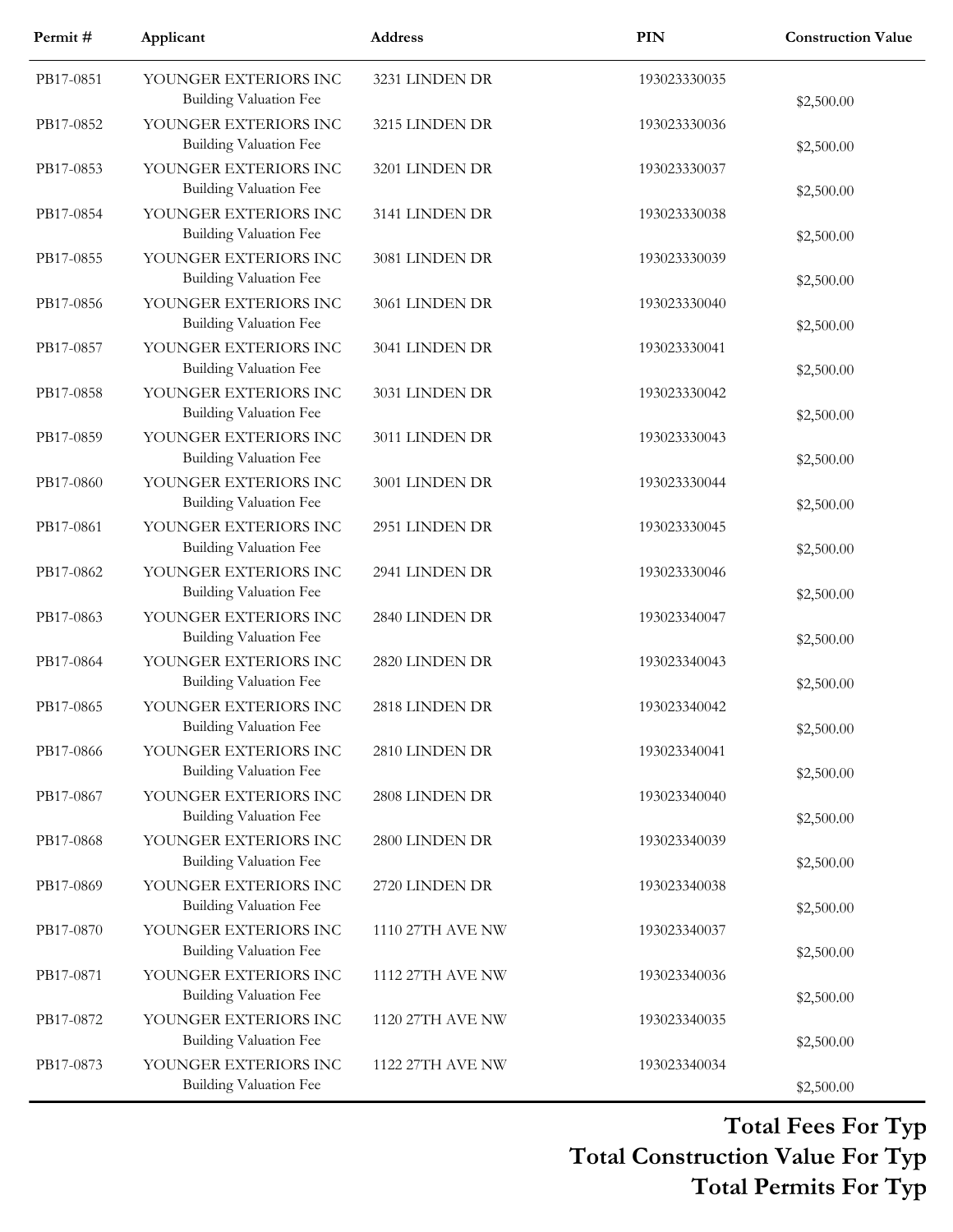### **DECK**

| Permit#    | Applicant                                      | <b>Address</b>          | <b>PIN</b>   | <b>Construction Value</b> |
|------------|------------------------------------------------|-------------------------|--------------|---------------------------|
| PBR21-0160 | TOP SHELF DESIGN LLC<br>Building Valuation Fee | 690 HIPP CIR            | 203023130056 | \$10,846.39               |
| PBR21-0208 | <b>TC BUILDERS</b><br>Building Valuation Fee   | <b>1396 16TH AVE NW</b> | 193023410001 | \$7,500.00                |
| PBR21-0221 | <b>VANCE NELSON</b><br>Building Valuation Fee  | 3297 MISSISSIPPI ST     | 183023320014 | \$5,000.00                |
| PBR21-0230 | ROGER G STOCKINGER<br>Building Valuation Fee   | 56 OAKWOOD DR           | 313023110089 | \$13,000.00               |
| PBR21-0232 | WJL CONSULTING, LLC<br>Building Valuation Fee  | <b>2295 ERIN CT</b>     | 183023130051 | \$17,000.00               |

### **Total Construction Value For Typ Total Fees For Typ Total Permits For Typ**

#### **DEMOLITION**

| Permit #  | Applicant               | <b>Address</b>    | PIN          | <b>Construction Value</b> |
|-----------|-------------------------|-------------------|--------------|---------------------------|
| PD21-0005 | ALL STATE COMPANIES INC | 2209 LONG LAKE RD | 183023410001 |                           |

#### **Total Construction Value For Typ Total Fees For Typ Total Permits For Typ**

**EGRESS**

| Permit #   | Applicant                                                             | <b>Address</b>  | PIN          | <b>Construction Value</b> |
|------------|-----------------------------------------------------------------------|-----------------|--------------|---------------------------|
| PBR21-0204 | AFFORDABLE EGRESS WINDO' 2244 THORNDALE AVE<br>Building Valuation Fee |                 | 183023130021 | \$7,000.00                |
| PBR21-0228 | <b>EGRESS WINDOW GUY</b><br>Building Valuation Fee                    | 216 15TH AVE NW | 293023330055 | \$2,590.00                |

#### **Total Construction Value For Typ Total Fees For Typ Total Permits For Typ**

# **FIRE SPRINKLER**

| Permit #  | Applicant               | Address       | PIN          | <b>Construction Value</b> |
|-----------|-------------------------|---------------|--------------|---------------------------|
| PF21-0027 | SECURITY FIRE SPRINKLER | 700 7TH ST NW | 293023120177 |                           |

**Total Construction Value For Typ Total Fees For Typ Total Permits For Typ**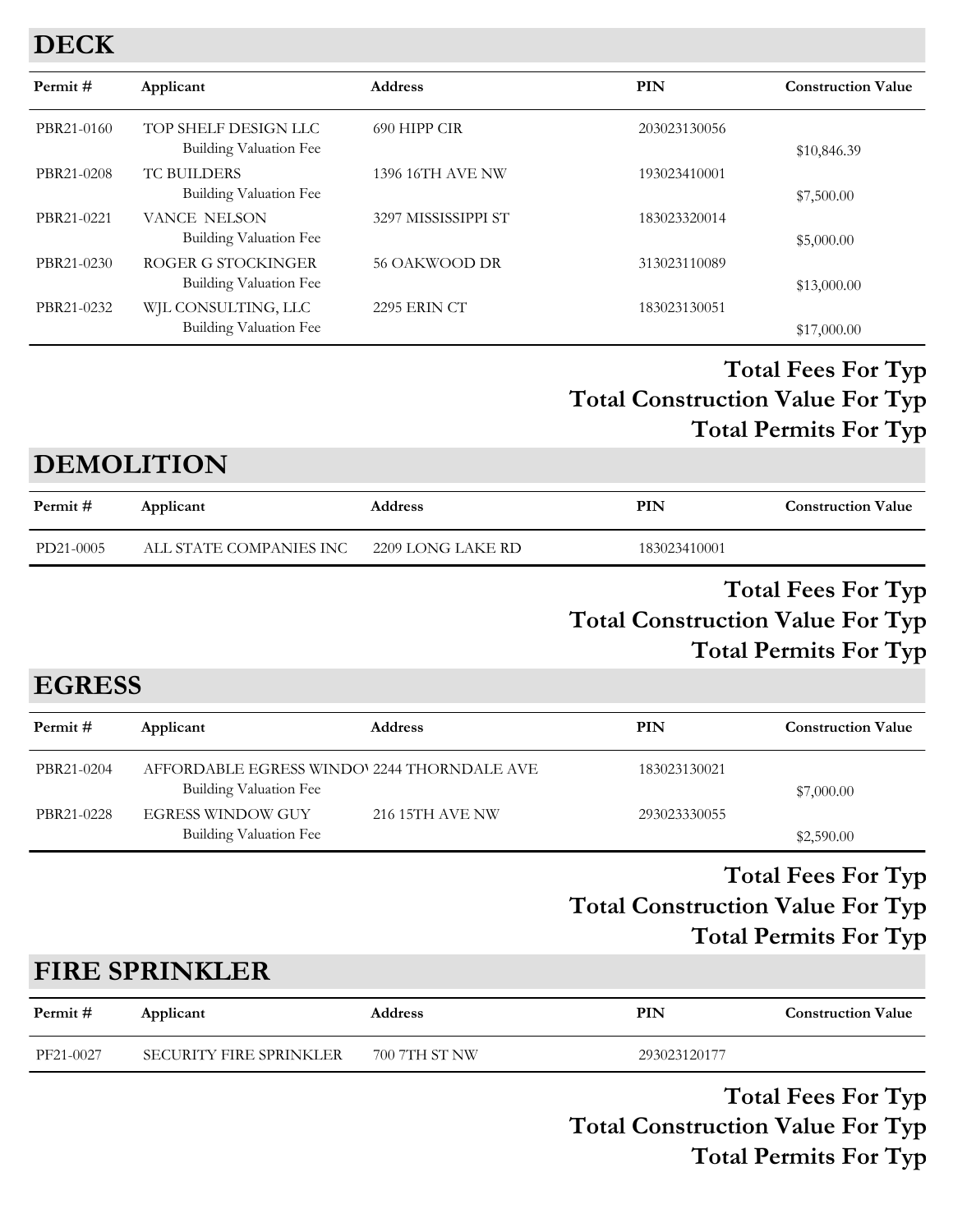# **MECHANICAL**

| Permit#   | Applicant                                        | Address                | PIN          | <b>Construction Value</b> |
|-----------|--------------------------------------------------|------------------------|--------------|---------------------------|
| PM21-0290 | ST. PAUL PLUMBING AND & HE 1045 PIKE LAKE DR     |                        | 193023440012 |                           |
| PM21-0291 | BONFE'S PLUMBING, HEATING 1718 17TH AVE NW       |                        | 193023110025 |                           |
| PM21-0292 | THE SNELLING CO                                  | 1158 PIKE LAKE DR      | 193023440029 |                           |
| PM21-0294 | BINDER HEATING AND A/C                           | 1400 16TH TER NW       | 203023220030 |                           |
| PM21-0295 | CENTERPOINT ENERGY                               | 390 KIOWA AVE          | 303023410056 |                           |
| PM21-0296 | SCHWANTES HEATING AND Al 2830 18TH ST NW         |                        | 183023340081 |                           |
| PM21-0297 | HOFFMAN REFRIGERATION AI 2352 SIOUX CT           |                        | 303023420045 |                           |
| PM21-0298 | SCHWANTES HEATING AND Al 1267 BRIGHTON SQ        |                        | 193023420170 |                           |
| PM21-0299 | ST. PAUL PLUMBING AND & HE 225 WINDSOR LN        |                        | 313023130011 |                           |
| PM21-0300 | THE SNELLING CO                                  | 1359 27TH AVE NW       | 193023310074 |                           |
| PM21-0301 | APOLLO HTG / AFFORDABLE (1746 CANYON LN          |                        | 303023410098 |                           |
| PM21-0302 | PROFESSIONAL MECHANICAL 741 EMERALD DR           |                        | 293023220013 |                           |
| PM21-0303 | AIR MECHANICAL                                   | 3030 SEMINARY DR       | 303023230017 |                           |
| PM21-0304 | PROFESSIONAL MECHANICAL : 3141 LINDEN DR         |                        | 193023330038 |                           |
| PM21-0307 | KNIGHT HEATING AND AIR C( 810 OAKWOOD DR         |                        | 303023110065 |                           |
| PM21-0309 | PROFESSIONAL MECHANICAL 1607 LONG LAKE RD        |                        | 203023220057 |                           |
| PM21-0310 | PROFESSIONAL MECHANICAL : 249 2ND AVE SE         |                        | 333023230055 |                           |
| PM21-0311 | DIVERSIFIED PLUMBING AND 194 16TH AVE NW         |                        | 303023440009 |                           |
| PM21-0312 | METRO HEATING & COOLING 570 CONTINENTAL DR       |                        | 323023320011 |                           |
| PM21-0314 | HAMLIN INSTALLATIONS LLC 600 RIVIERA DR          |                        | 323023320034 |                           |
| PM21-0315 | SCHWANTES HEATING AND AI 104 14TH AVE NW         |                        | 293023330034 |                           |
| PM21-0316 | STANDARD HTG & A/C CO 1238 12TH AVE NW           |                        | 203023320072 |                           |
| PM21-0317 | STANDARD HTG & A/C CO                            | <b>1171 ROSE LN</b>    | 203023340114 |                           |
| PM21-0318 | WOODLAND STOVE & FIREPLA 119 30TH AVE NW         |                        | 303023330064 |                           |
| PM21-0319 | LARSON PLUMBING AND HEA' 668 12TH AVE NW         |                        | 293023230043 |                           |
| PM21-0321 | RIVER CITY PLUMBING CO.                          | 2236 RICE CREEK RD     | 183023420075 |                           |
| PM21-0322 | PROFESSIONAL MECHANICAL : 1690 SILVER LAKE RD NW |                        | 193023210053 |                           |
| PM21-0324 | B&D PLUMBING, HEATING & A 1065 HIGHVIEW DR       |                        | 193023440044 |                           |
| PM21-0325 | ACTION HEATING & A/C                             | <b>116 14TH AVE NW</b> | 293023330033 |                           |
| PM21-0326 | STANDARD HTG & A/C CO                            | 1763 19TH AVE NW       | 193023110045 |                           |
| PM21-0327 | STANDARD HTG & A/C CO                            | 705 CONTINENTAL DR     | 323023330042 |                           |
| PM21-0328 | TWIN CITY HEATING AND AIR 2853 COUNTY ROAD H W   |                        | 183023210023 |                           |
| PM21-0329 | NANCY T JOHNSON                                  | 1866 TIOGA BLVD        | 303023410061 |                           |
| PM21-0330 | FIRESIDE HEARTH AND HOME 1923 3RD ST NW          |                        | 303023440105 |                           |
| PM21-0331 | BONFE'S PLUMBING, HEATING 517 17TH AVE NW        |                        | 303023140085 |                           |
| PM21-0333 | FIRESIDE HEARTH AND HOME 1475 2ND ST SW          |                        | 323023220084 |                           |

# **Total Construction Value For Typ Total Fees For Typ Total Permits For Typ**

**MISC**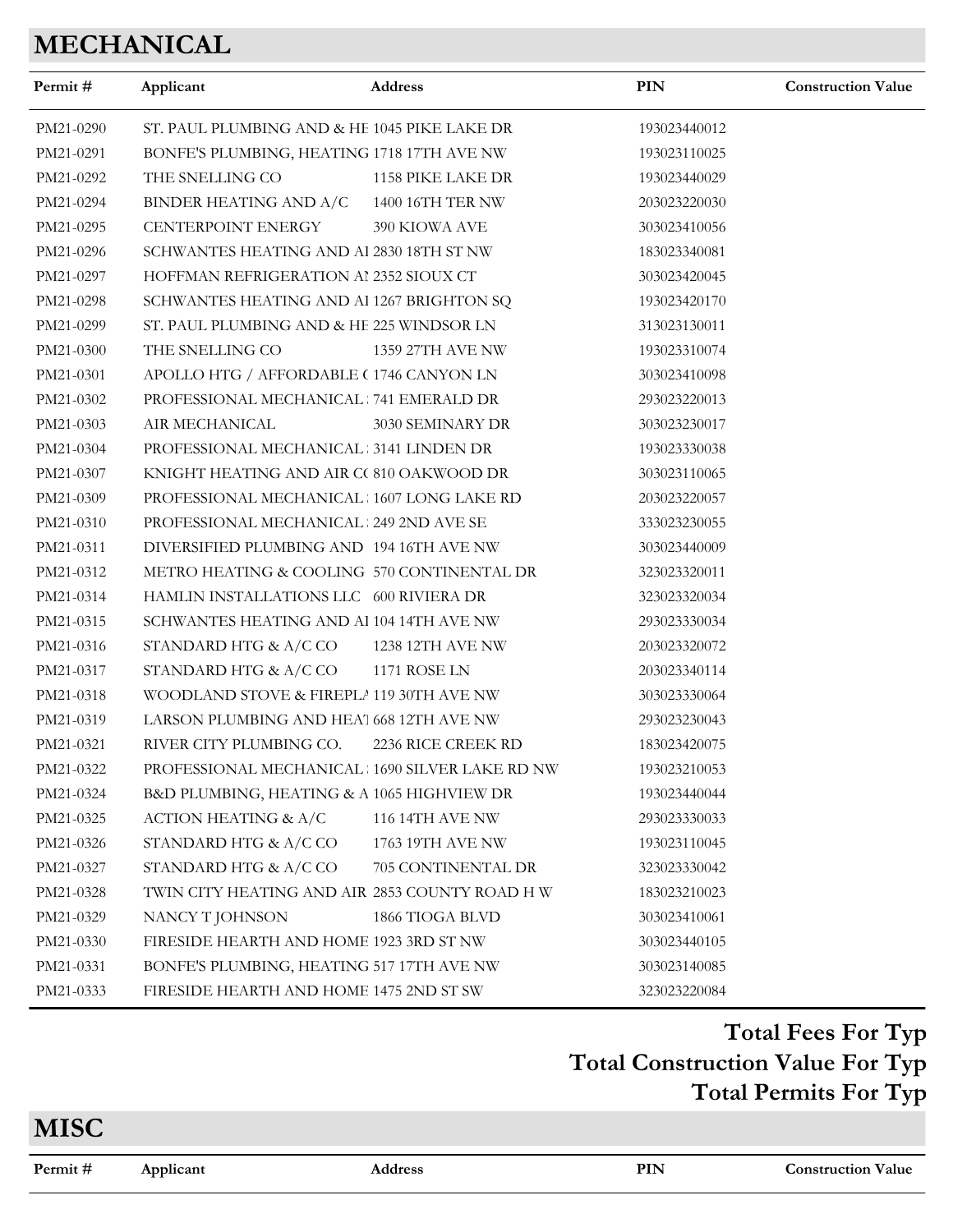| PBR21-0198 | <b>DANIEL KOEWLER</b>                       | <b>3020 RICE CREEK TER</b> | 183023230004 |             |
|------------|---------------------------------------------|----------------------------|--------------|-------------|
|            | Building Valuation Fee                      |                            |              | \$6,000.00  |
| PBR21-0210 | DERCON CONSTRUCTION                         | 1981 SERENDIPITY CT        | 183023330010 |             |
|            | Building Valuation Fee                      |                            |              | \$21,000.00 |
| PBR21-0213 | KT PROPERTY SOLUTIONS                       | 1130 CHELSEA CT            | 203023340106 |             |
|            | <b>Building Valuation Fee</b>               |                            |              | \$4,000.00  |
| PBR21-0218 | ANDREW THOMAS TROJE                         | 2929 SEMINARY DR           | 303023230039 |             |
|            | Building Valuation Fee                      |                            |              | \$200.00    |
| PBR21-0219 | TWIN CITY HOME REMODELIN 761 FOREST DALE RD |                            | 303023210036 |             |
|            | Building Valuation Fee                      |                            |              | \$12,000.00 |
| PBR21-0220 | <b>HENRY DOEUR</b>                          | 2260 TIOGA BLVD            | 303023420072 |             |
|            | Building Valuation Fee                      |                            |              | \$5,000.00  |
| PBR21-0226 | <b>ROBERT FICKLE</b>                        | 2506 17TH AVE NW           | 183023110021 |             |
|            | Building Valuation Fee                      |                            |              | \$2,000.00  |
| PBR21-0233 | Jeffrey Michael Zappa                       | 678 11TH AVE NW            | 293023240048 |             |
|            | Building Valuation Fee                      |                            |              | \$8,000.00  |

# **MISCELLANEOUS**

| Applicant                     | <b>Address</b>                                                                                                                      | <b>PIN</b>                                                                                                      | <b>Construction Value</b>    |
|-------------------------------|-------------------------------------------------------------------------------------------------------------------------------------|-----------------------------------------------------------------------------------------------------------------|------------------------------|
| CENTRAL ROOFING CO            | 1800 5TH ST NW                                                                                                                      | 303023140087                                                                                                    |                              |
|                               |                                                                                                                                     |                                                                                                                 | \$199,160.00                 |
| COMMERCIAL SYSTEMS LLC        | <b>1411 1ST AVE NW</b>                                                                                                              | 213023230007                                                                                                    |                              |
| <b>Building Valuation Fee</b> |                                                                                                                                     |                                                                                                                 | \$78,200.00                  |
| <b>LARVINETTE SERVICES</b>    | 570 OLD HIGHWAY 8 NW                                                                                                                | 293023240121                                                                                                    |                              |
| Building Valuation Fee        |                                                                                                                                     |                                                                                                                 | \$8,500.00                   |
|                               |                                                                                                                                     | 323023110002                                                                                                    |                              |
| Building Valuation Fee        |                                                                                                                                     |                                                                                                                 | \$6,000.00                   |
|                               | 475 OLD HWY 8 NW                                                                                                                    | 293023420038                                                                                                    |                              |
| <b>Building Valuation Fee</b> |                                                                                                                                     |                                                                                                                 | \$5,000.00                   |
|                               | 475 OLD HWY 8 NW                                                                                                                    | 293023420038                                                                                                    |                              |
| <b>Building Valuation Fee</b> |                                                                                                                                     |                                                                                                                 | \$20,000.00                  |
|                               |                                                                                                                                     | 173023440006                                                                                                    |                              |
| <b>Building Valuation Fee</b> |                                                                                                                                     |                                                                                                                 | \$425,000.00                 |
| PRATT ORDWAY LLC              | 550 MAIN ST                                                                                                                         |                                                                                                                 |                              |
|                               |                                                                                                                                     |                                                                                                                 | \$69,000.00                  |
|                               |                                                                                                                                     |                                                                                                                 |                              |
|                               | Building Valuation Fee<br>DORAN SPECIAL PROJECTS<br>DORAN SPECIAL PROJECTS<br>Building Valuation Fee<br><b>BLAYLOCK PLUMBING CO</b> | MORNING STAR REMODELING 401 1ST ST SW<br>HERITAGE CONSTRUCTION CC 1950 OLD HIGHWAY 8 NW<br>475 OLD HIGHWAY 8 NW | 293023130061<br>293023420004 |

#### **Total Construction Value For Typ Total Fees For Typ Total Permits For Typ**

# **NEW CONSTRUCTION**

| Permit #   | Applicant              | <b>Address</b>                           | PIN          | <b>Construction Value</b> |
|------------|------------------------|------------------------------------------|--------------|---------------------------|
| PBR21-0231 |                        | VALLEY SUNRISE PROPERTIES 315 5TH AVE NW | 293023410023 |                           |
|            | Building Valuation Fee |                                          |              | \$170,000.00              |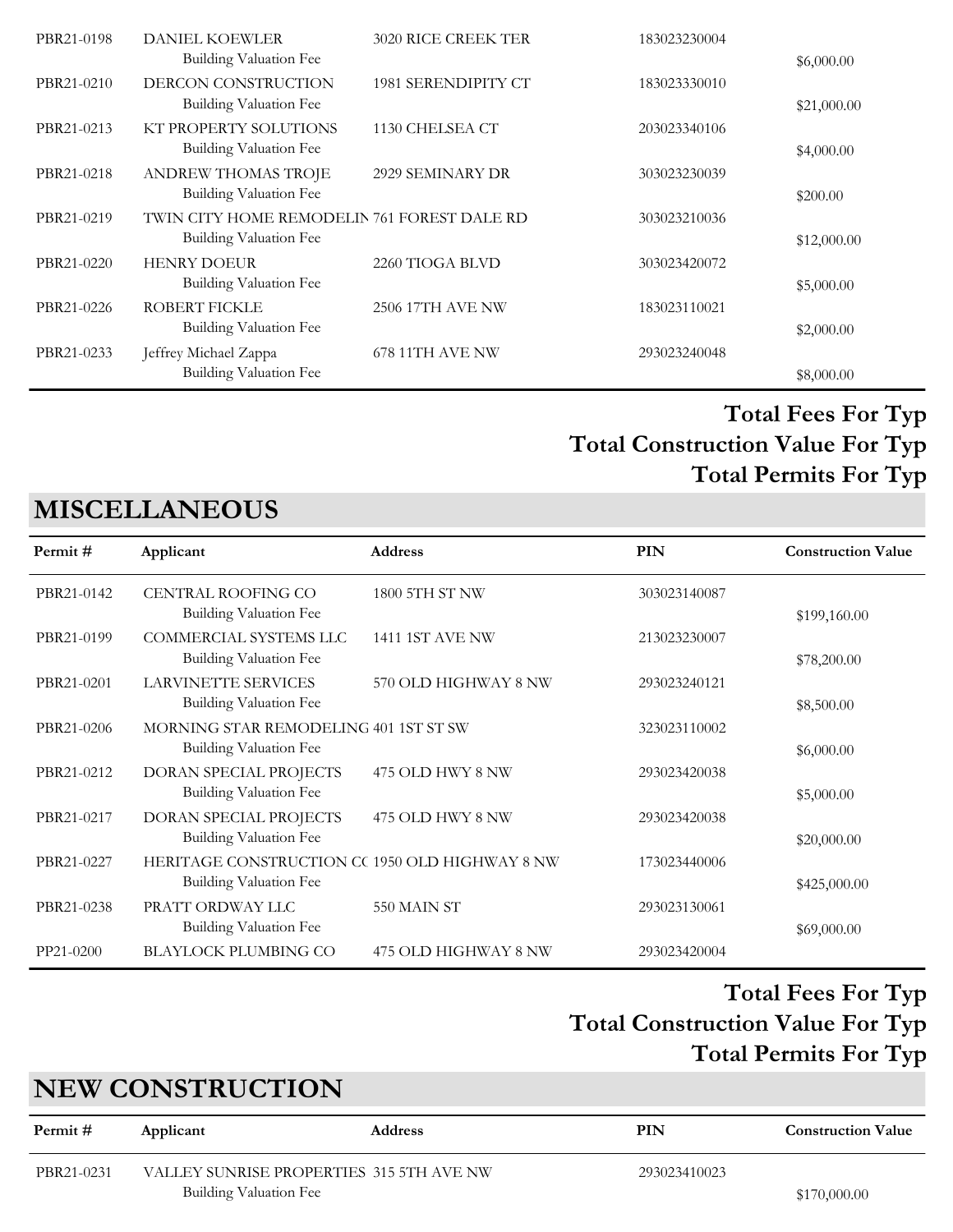## **NEW RESIDENTIAL**

| Permit #   | Applicant                                    | <b>Address</b>    | PIN          | <b>Construction Value</b> |
|------------|----------------------------------------------|-------------------|--------------|---------------------------|
| PBR21-0178 | RL WHITE BUUILDERS<br>Building Valuation Fee | 1687 LONG LAKE RD | 203023220020 | \$400,000.00              |
|            |                                              |                   |              | <b>Total Fees For Typ</b> |

# **Total Construction Value For Typ Total Permits For Typ**

#### **OFP**

| Permit #    | Applicant              | <b>Address</b>       | PIN          | <b>Construction Value</b> |
|-------------|------------------------|----------------------|--------------|---------------------------|
| POFP21-0027 | <b>JEFFREY J HOUSE</b> | 618 4TH AVE NW       | 293023140060 |                           |
| POFP21-0038 | ROGER D JENSEN         | 383 CLEVELAND AVE SE | 333023230111 |                           |
| POFP21-0039 | KRIS D-MURPHY          | 1127 HIGHVIEW DR     | 193023440048 |                           |
|             |                        |                      |              |                           |

#### **Total Construction Value For Typ Total Fees For Typ Total Permits For Typ**

# **PLUMBING**

| Permit#   | Applicant                                   | <b>Address</b>         | <b>PIN</b>   | <b>Construction Value</b> |
|-----------|---------------------------------------------|------------------------|--------------|---------------------------|
| PP21-0194 | IKES PLUMBING AND DRAIN C 622 17TH AVE NW   |                        | 303023140009 |                           |
| PP21-0195 | DAVID P WEILER                              | 728 9TH AVE NW         | 293023210071 |                           |
| PP21-0196 | MN PLUMBING & HOME SERVI 80 OAKWOOD DR      |                        | 313023110088 |                           |
| PP21-0203 | MN PLUMBING & HOME SERVI 1861 15TH AVE NW   |                        | 173023330010 |                           |
| PP21-0205 | MUSKA PLUMBING LLC                          | 1432 ROSEWOOD CT       | 203023230086 |                           |
| PP21-0206 | DIVERSIFIED PLUMBING AND 194 16TH AVE NW    |                        | 303023440009 |                           |
| PP21-0207 | GUPTIL CONTRACTING INC                      | 1915 9TH ST NW         | 303023110052 |                           |
| PP21-0211 | BRESKI PLUMBING INC                         | 2929 SEMINARY DR       | 303023230039 |                           |
| PP21-0213 | PRECISION PLUMBING & HEAT 2947 INNSBRUCK DR |                        | 193023320038 |                           |
| PP21-0219 | H2C INC                                     | <b>119 30TH AVE NW</b> | 303023330064 |                           |

#### **Total Construction Value For Typ Total Fees For Typ Total Permits For Typ**

#### **RESIDENTIAL**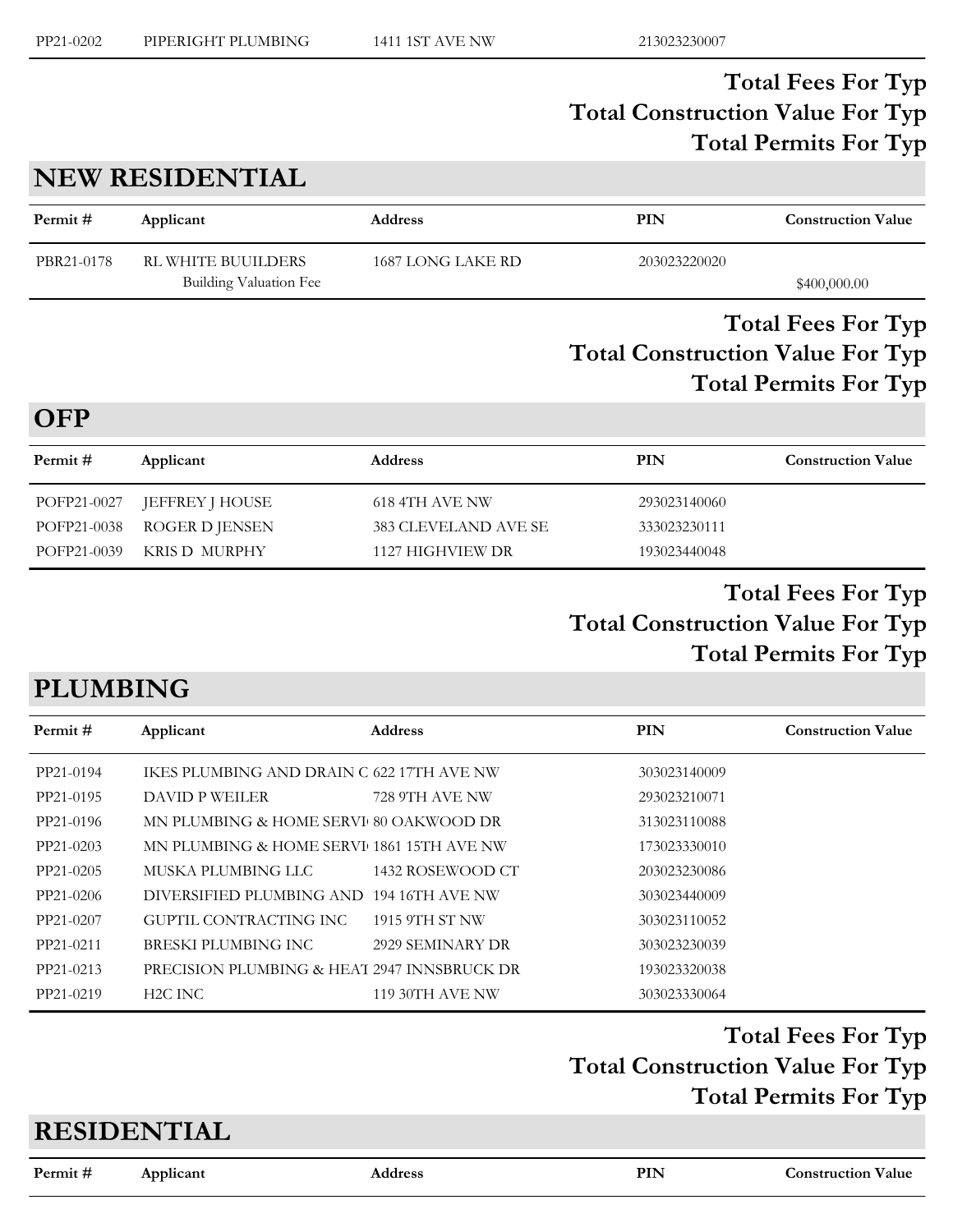| PE21-0137 | TOMPKINS ELECTRICAL CONT 2790 13TH TER NW  |                          | 193023310008 |
|-----------|--------------------------------------------|--------------------------|--------------|
| PE21-0307 | CARLSON & SONS, LLC                        | 254 16TH AVE SW          | 313023140018 |
| PE21-0311 | DJ ELECTRIC SERVICES INC                   | 346 CLEVELAND AVE SW     | 323023140003 |
| PE21-0312 | DJ ELECTRIC SERVICES INC                   | 286 CLEVELAND AVE SW     | 323023140003 |
| PE21-0313 | DJ ELECTRIC SERVICES INC                   | 316 CLEVELAND AVE SW     | 323023140003 |
| PE21-0347 | POWERHOUSE ELECTRIC                        | 156 16TH AVE NW          | 303023440010 |
| PE21-0348 | POWERHOUSE ELECTRIC                        | 1045 PIKE LAKE DR        | 193023440012 |
| PE21-0349 | WALTER ELECTRIC CONTRACT 670 23RD AVE NW   |                          | 303023130022 |
| PE21-0350 | KNIGHT LIGHT ELECTRIC                      | 383 CLEVELAND AVE SE     | 333023230111 |
| PE21-0351 | PHASE ELECTRIC                             | 691 SEARLES ST           | 203023130049 |
| PE21-0352 | BASSING ELECTRIC INC                       | 1130 CHELSEA CT          | 203023340106 |
| PE21-0353 | RANDY'S ELECTRIC                           | 728 9TH AVE NW           | 293023210071 |
| PE21-0354 | CENTERPOINT ENERGY                         | 390 KIOWA AVE            | 303023410056 |
| PE21-0355 | RAY OF LIGHT ELECTRIC                      | 1348 NORTHWEST PKWY      | 203023420043 |
| PE21-0357 | SPARK ELECTRIC                             | 2004 28TH AVE NW # 104   | 183023310073 |
| PE21-0358 | POWERHOUSE ELECTRIC                        | 225 WINDSOR LN           | 313023130011 |
| PE21-0359 | ELECTRIC CITY CORPORATION 322 2ND AVE SE   |                          | 333023230074 |
| PE21-0360 | ANTHONY S NAULT                            | 1382 NORTHWEST PKWY      | 203023140017 |
| PE21-0361 | STIMEY ELECTRIC                            | 2929 SEMINARY DR         | 303023230039 |
| PE21-0362 | TOMMYS ELECTRIC                            | 52 WINDSOR CT            | 313023120090 |
| PE21-0365 | NORDEAST ELECTRIC INC                      | 142 WINDSOR CT           | 313023120118 |
| PE21-0366 | HARRISON ELECTRIC INC                      | 1672 29TH AVE NW         | 193023220013 |
| PE21-0367 | WALLRAFF ELECTRIC                          | 153 WINDSOR LN           | 313023120032 |
| PE21-0369 | RAY OF LIGHT ELECTRIC                      | 1380 PIKE LAKE CT N      | 193023410017 |
| PE21-0370 | NORSE ELECTRIC LLC                         | 1600 19TH TER NW         | 183023440001 |
| PE21-0373 | PHASE ELECTRIC                             | 803 OLD HIGHWAY 8        | 203023410085 |
| PE21-0375 | AMPLIFIED ELECTRIC INC                     | 620 CONTINENTAL DR       | 323023330010 |
| PE21-0376 | RANDY'S ELECTRIC                           | 1681 19TH ST NW          | 183023440086 |
| PE21-0377 | SPARK ELECTRIC                             | 1171 ROSE LN             | 203023340114 |
| PE21-0378 | ACCREDITED ELECTRICAL SOI 257 14TH AVE NW  |                          | 293023330017 |
| PE21-0381 | LIVE WIRE ELECTRIC SERVICE 831 OAKWOOD DR  |                          | 303023110023 |
| PE21-0382 | ACCREDITED ELECTRICAL SOI 248 3RD AVE SE   |                          | 333023230033 |
| PE21-0384 | COMMON GROUND ELECTRIC 1417 10TH ST NW     |                          | 293023220001 |
| PE21-0385 | ALWAYS ON ELECTRIC                         | 1511 2ND ST SW           | 323023220086 |
| PE21-0386 | RANDY'S ELECTRIC                           | 1321 BRIGHTON SQ         | 193023420183 |
| PE21-0387 | ELECTRIC CITY CORPORATION 1104 HIGHVIEW DR |                          | 193023440061 |
| PE21-0388 | <b>EXCEL ELECTRIC</b>                      | 1900 RUSH LAKE TRL # 214 | 173023440048 |

# **ROOFING**

| Permit #  | Applicant                                  | <b>Address</b> | PIN          | <b>Construction Value</b> |
|-----------|--------------------------------------------|----------------|--------------|---------------------------|
| PB21-0256 | GINA M F JOHNSON<br>Building Valuation Fee | 360 2ND AVE SE | 333023230077 | \$3,000.00                |
| PB21-0257 | CLEAR CHOICE RESTORATION 530 12TH AVE NW   |                | 293023230031 |                           |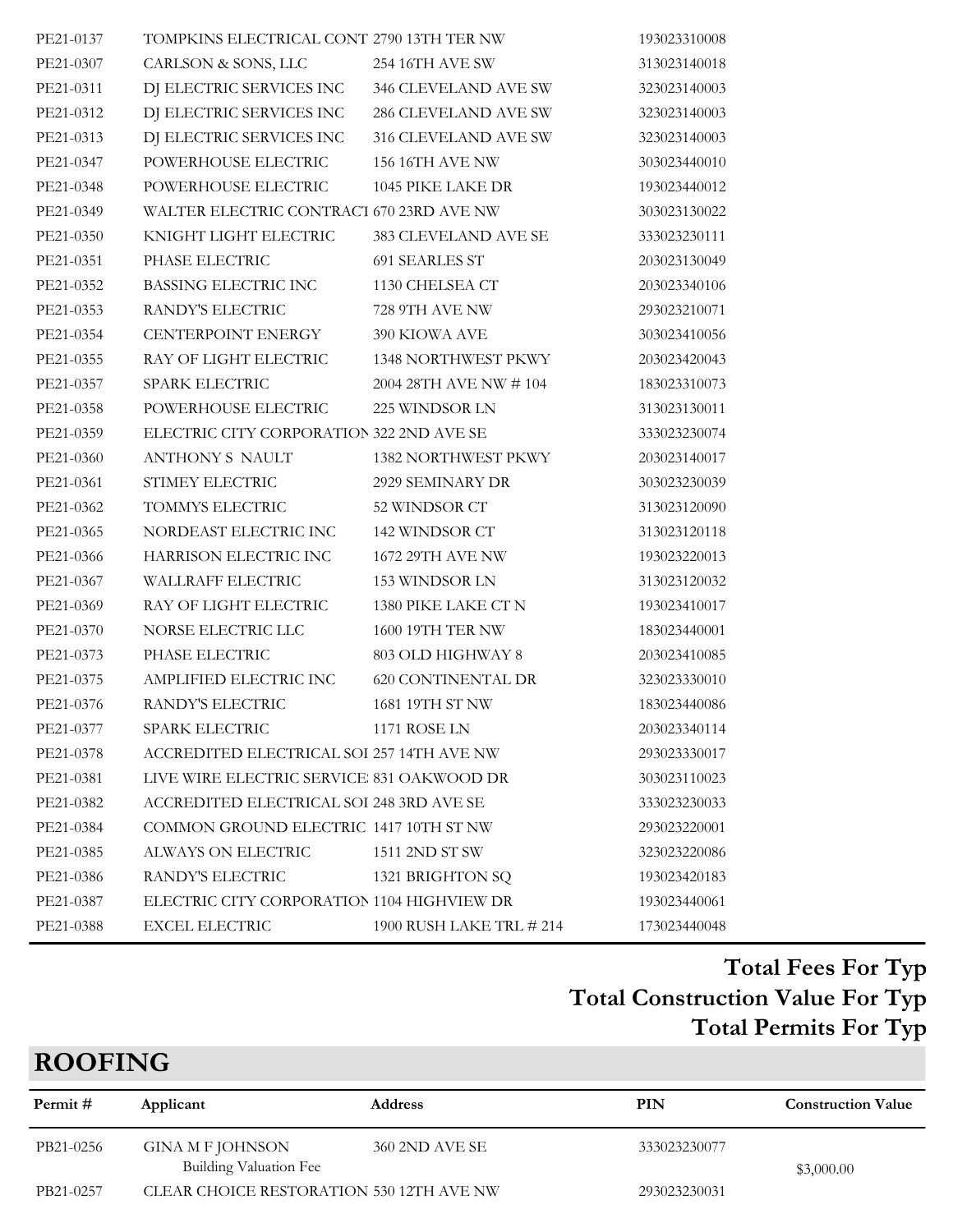|            | <b>Building Valuation Fee</b>                                                    |                     |              | \$5,000.00   |
|------------|----------------------------------------------------------------------------------|---------------------|--------------|--------------|
| PB21-0258  | ERC CONSTRUCTION INC<br><b>Building Valuation Fee</b>                            | 641 19TH AVE NW     | 303023140022 | \$12,000.00  |
| PB21-0259  | Bobbi L Smith<br><b>Building Valuation Fee</b>                                   | 314 MEHIGAN ST NW   | 1463M00005   | \$2,000.00   |
| PB21-0261  | AMERICAN BUILDING CONTR/ 1588 17TH AVE NW<br><b>Building Valuation Fee</b>       |                     | 193023140016 | \$10,000.00  |
| PB21-0263  | TWIN CITY ROOFING CONSTRU718 6TH AVE NW<br><b>Building Valuation Fee</b>         |                     | 293023120066 | \$5,360.00   |
| PB21-0265  | Storm Group Roofing LLC<br>Building Valuation Fee                                | 671 10TH AVE NW     | 293023240032 | \$4,000.00   |
| PB21-0267  | LAKE REGION EXTERIOR<br><b>Building Valuation Fee</b>                            | 524 10TH AVE NW     | 293023240088 | \$3,500.00   |
| PB21-0268  | <b>LAKE REGION EXTERIOR</b><br><b>Building Valuation Fee</b>                     | 518 10TH AVE NW     | 293023240089 | \$4,000.00   |
| PB21-0270  | T&J CONSTRUCTION LLC<br><b>Building Valuation Fee</b>                            | 277 14TH AVE NW     | 293023330019 | \$17,376.00  |
| PB21-0271  | <b>CRAIG M STOLEN</b><br><b>Building Valuation Fee</b>                           | 1608 23RD AVE NW    | 193023120057 | \$9,000.00   |
| PB21-0276  | NMC EXTERIORS AND REMOD 677 INCA LN<br><b>Building Valuation Fee</b>             |                     | 303023140050 | \$3,500.00   |
| PB21-0278  | ERIE CONSTRUCTION<br><b>Building Valuation Fee</b>                               | 519 INCA LN         | 303023140060 | \$31,233.00  |
| PB21-0281  | MIDWEST ROOFING SIDING AI 2108 29TH AVE NW<br>Building Valuation Fee             |                     | 183023320062 | \$11,000.00  |
| PB21-0282  | CONSTRUCTION SERVICES INC 569 SILVER LAKE RD NW<br><b>Building Valuation Fee</b> |                     | 303023130092 | \$10,000.00  |
| PB21-0283  | CLEAR CHOICE RESTORATION 3232 RICE CREEK TER<br><b>Building Valuation Fee</b>    |                     | 183023230010 | \$6,750.00   |
| PB21-0284  | ONE NATION EXTERIORS LLC 419 CORD CIR<br><b>Building Valuation Fee</b>           |                     | 323023320075 | \$9,000.00   |
| PB21-0287  | ONE NATION EXTERIORS LLC 12 20TH AVE SW<br><b>Building Valuation Fee</b>         |                     | 313023120138 | \$9,000.00   |
| PB21-0288  | ONE NATION EXTERIORS LLC 539 11TH AVE NW<br><b>Building Valuation Fee</b>        |                     | 293023240097 | \$6,600.00   |
| PB21-0289  | ONE NATION EXTERIORS LLC 527 9TH AVE NW<br><b>Building Valuation Fee</b>         |                     | 293023240130 | \$4,500.00   |
| PB21-0294  | PATRIOT HOMES LLC<br><b>Building Valuation Fee</b>                               | 3296 MISSISSIPPI ST | 183023230024 | \$18,000.00  |
| PB21-0297  | MORNING STAR REMODELING 1575 1ST ST SW<br><b>Building Valuation Fee</b>          |                     | 323023220099 |              |
| PB21-0300  | WARNER RESTORATION LLC<br><b>Building Valuation Fee</b>                          | 195 14TH AVE NW     | 293023330011 | \$8,050.00   |
| PB21-0301  | VIKING CONTRACTORS LLC                                                           | 2566 ORIOLE LN      | 183023110032 | \$16,744.45  |
| PBR21-0223 | <b>Building Valuation Fee</b><br>COMMERCIAL ROOFING AND : 401 COUNTY ROAD E2     |                     | 293023410026 | \$25,000.00  |
| PBR21-0243 | <b>Building Valuation Fee</b><br>QT COMMERCIAL                                   | 806 COUNTY ROAD D W | 323023340020 | \$197,000.00 |
|            | <b>Building Valuation Fee</b>                                                    |                     |              | \$75,000.00  |

#### **Total Construction Value For Typ Total Fees For Typ**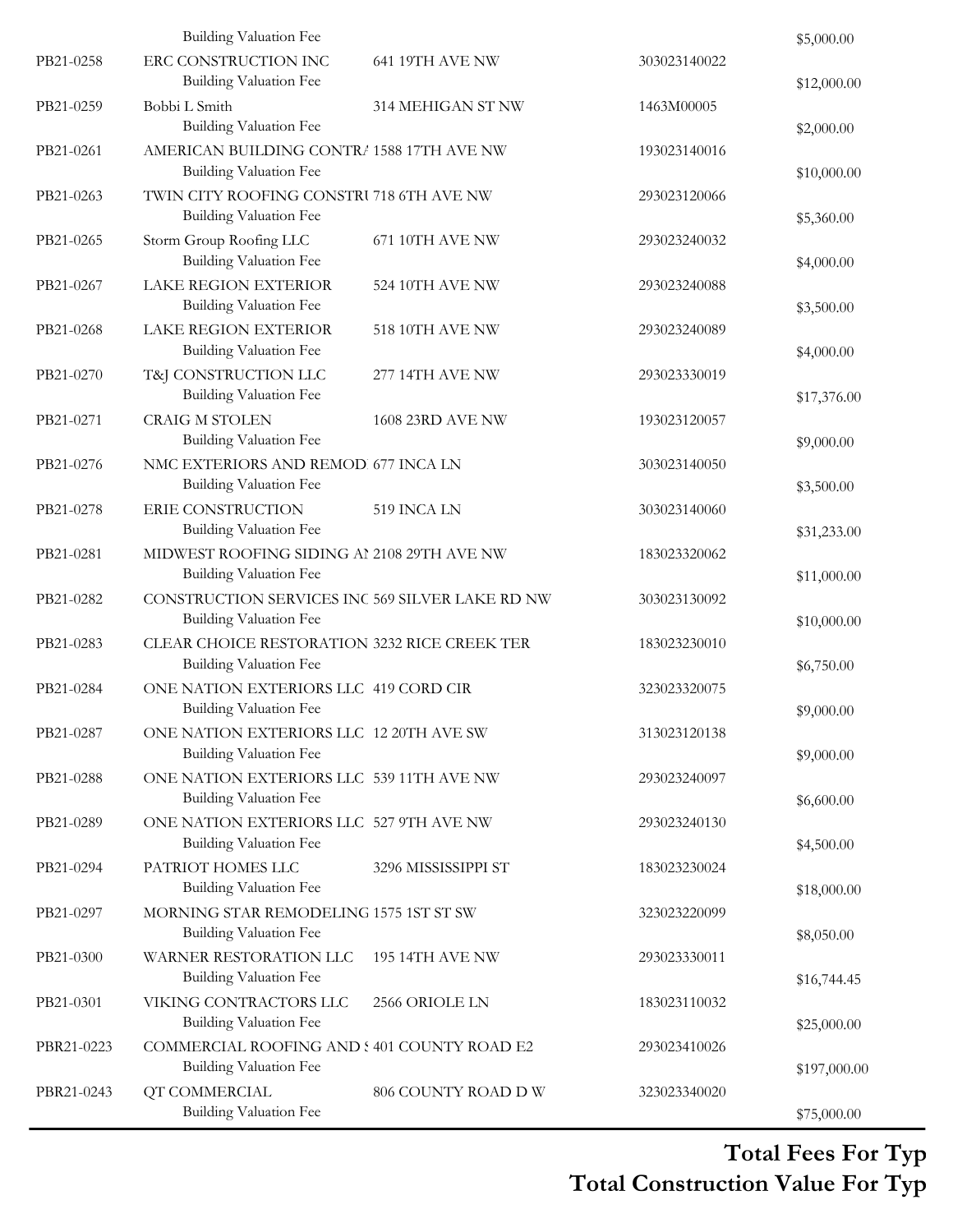#### **Total Permits For Typ**

# **ROOFING/SIDING**

| Permit#   | Applicant                                                            | <b>Address</b>    | PIN          | <b>Construction Value</b> |
|-----------|----------------------------------------------------------------------|-------------------|--------------|---------------------------|
| PB21-0241 | <b>BESRAT T NEGATU</b><br>Building Valuation Fee                     | 1390 POPPYSEED DR | 173023230007 | \$8,000.00                |
| PB21-0252 | TWIN CITIES SIDING PROFESSI 186 2ND AVE SE<br>Building Valuation Fee |                   | 333023220030 | \$34,000.00               |
| PB21-0264 | BETTER WAY TO BUILD<br>Building Valuation Fee                        | 264 14TH AVE NW   | 293023330021 | \$18,500.00               |

### **Total Construction Value For Typ Total Fees For Typ Total Permits For Typ**

#### **RPZ/BACKFLOW**

| Permit #  | Applicant           | <b>Address</b> | PIN          | <b>Construction Value</b> |
|-----------|---------------------|----------------|--------------|---------------------------|
| PP21-0218 | YALE MECHANICAL LLC | 15 2ND AVE SE  | 333023220011 |                           |
|           |                     |                | <b>THAT</b>  | $\mathbf{H}$              |

#### **Total Construction Value For Typ Total Fees For Typ Total Permits For Typ**

# **SAINT ANTHONY**

| Permit#    | Applicant                   | <b>Address</b>         | <b>PIN</b>    | <b>Construction Value</b> |
|------------|-----------------------------|------------------------|---------------|---------------------------|
| PSA21-0095 | <b>CITY OF NEW BRIGHTON</b> | <b>SA REVIEWS 2021</b> | 9999999999999 |                           |
| PSA21-0096 | <b>CITY OF NEW BRIGHTON</b> | SA REVIEWS 2021        | 9999999999999 |                           |
| PSA21-0097 | <b>CITY OF NEW BRIGHTON</b> | SA REVIEWS 2021        | 9999999999999 |                           |
| PSA21-0098 | <b>CITY OF NEW BRIGHTON</b> | <b>SA REVIEWS 2021</b> | 9999999999999 |                           |
| PSA21-0099 | <b>CITY OF NEW BRIGHTON</b> | <b>SA REVIEWS 2021</b> | 9999999999999 |                           |
| PSA21-0100 | <b>CITY OF NEW BRIGHTON</b> | <b>SA REVIEWS 2021</b> | 9999999999999 |                           |
| PSA21-0101 | <b>CITY OF NEW BRIGHTON</b> | SA REVIEWS 2021        | 9999999999999 |                           |
| PSA21-0102 | <b>CITY OF NEW BRIGHTON</b> | <b>SA REVIEWS 2021</b> | 9999999999999 |                           |
| PSA21-0103 | <b>CITY OF NEW BRIGHTON</b> | <b>SA REVIEWS 2021</b> | 9999999999999 |                           |
| PSA21-0104 | <b>CITY OF NEW BRIGHTON</b> | <b>SA REVIEWS 2021</b> | 9999999999999 |                           |
| PSA21-0105 | <b>CITY OF NEW BRIGHTON</b> | <b>SA REVIEWS 2021</b> | 9999999999999 |                           |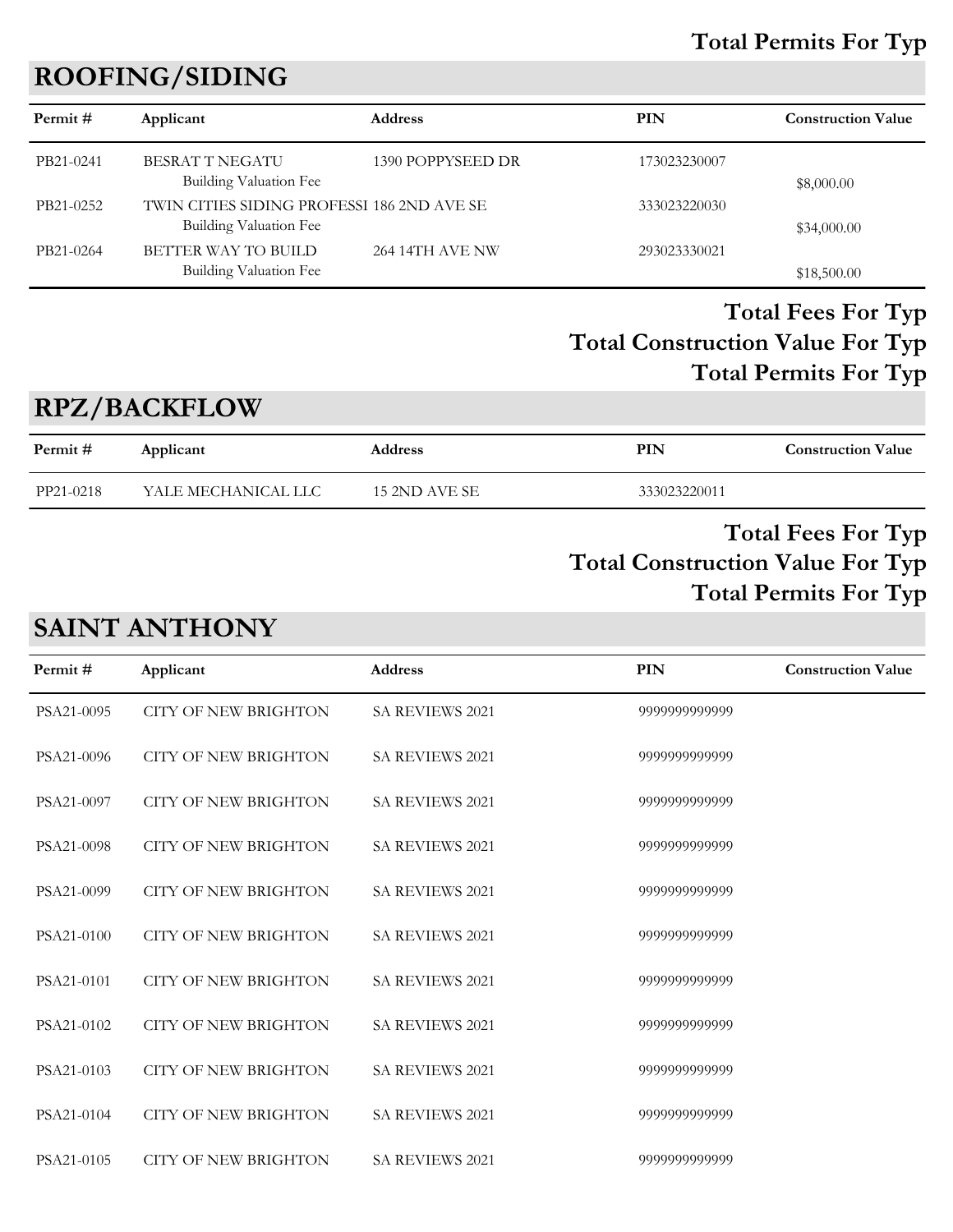#### **SEWER & WATER**

| Permit#    | Applicant                               | <b>Address</b>       | PIN          | <b>Construction Value</b> |
|------------|-----------------------------------------|----------------------|--------------|---------------------------|
| PSW21-0025 | DIRTWORKS INC                           | 1687 LONG LAKE RD    | 203023220020 |                           |
| PSW21-0026 | A-Z UNDERGROUND                         | 327 CLEVELAND AVE SE | 333023230115 |                           |
| PSW21-0027 | DAVE PERKINS CONTRACTINC 135 WINDSOR CT |                      | 313023120111 |                           |

## **Total Construction Value For Typ Total Fees For Typ Total Permits For Typ**

# **SIDING**

| Permit#   | Applicant                                                               | <b>Address</b>          | <b>PIN</b>   | <b>Construction Value</b> |
|-----------|-------------------------------------------------------------------------|-------------------------|--------------|---------------------------|
| PB21-0262 | THINK STUCCO LLC<br>Building Valuation Fee                              | 1590 LONG LAKE RD       | 193023140001 | \$3,450.00                |
| PB21-0272 | HOFFMAN WEBER CONSTRUCT 1238 POPPYSEED DR<br>Building Valuation Fee     |                         | 173023230002 | \$13,824.00               |
| PB21-0274 | <b>CLEAR CHOICE RESTORATION 1984 CEDAR DR</b><br>Building Valuation Fee |                         | 183023120070 | \$7,700.00                |
| PB21-0279 | <b>MOISES ESTRADA</b><br><b>Building Valuation Fee</b>                  | 431 TRUE ST NW          | 1463M77492   | \$500.00                  |
| PB21-0280 | SPOTLESS AND SEAMLESS EXT 2295 ERIN CT<br>Building Valuation Fee        |                         | 183023130051 | \$20,000.00               |
| PB21-0299 | <b>APPLE EXTERIORS</b><br><b>Building Valuation Fee</b>                 | <b>1459 12TH TER NW</b> | 203023320057 | \$23,280.00               |
| PB21-0302 | <b>BISON BUILDERS INC</b><br>Building Valuation Fee                     | <b>541 5TH AVE NW</b>   | 293023140134 | \$6,000.00                |

#### **Total Construction Value For Typ Total Fees For Typ Total Permits For Typ**

# **SIGN PERMANENT**

| Permit # | Applicant                       | <b>Address</b>       | PIN          | <b>Construction Value</b> |
|----------|---------------------------------|----------------------|--------------|---------------------------|
|          | PSIGN21-0013 570 PROPERTIES LLC | 570 OLD HIGHWAY 8 NW | 293023240121 |                           |

**Total Construction Value For Typ Total Fees For Typ Total Permits For Typ**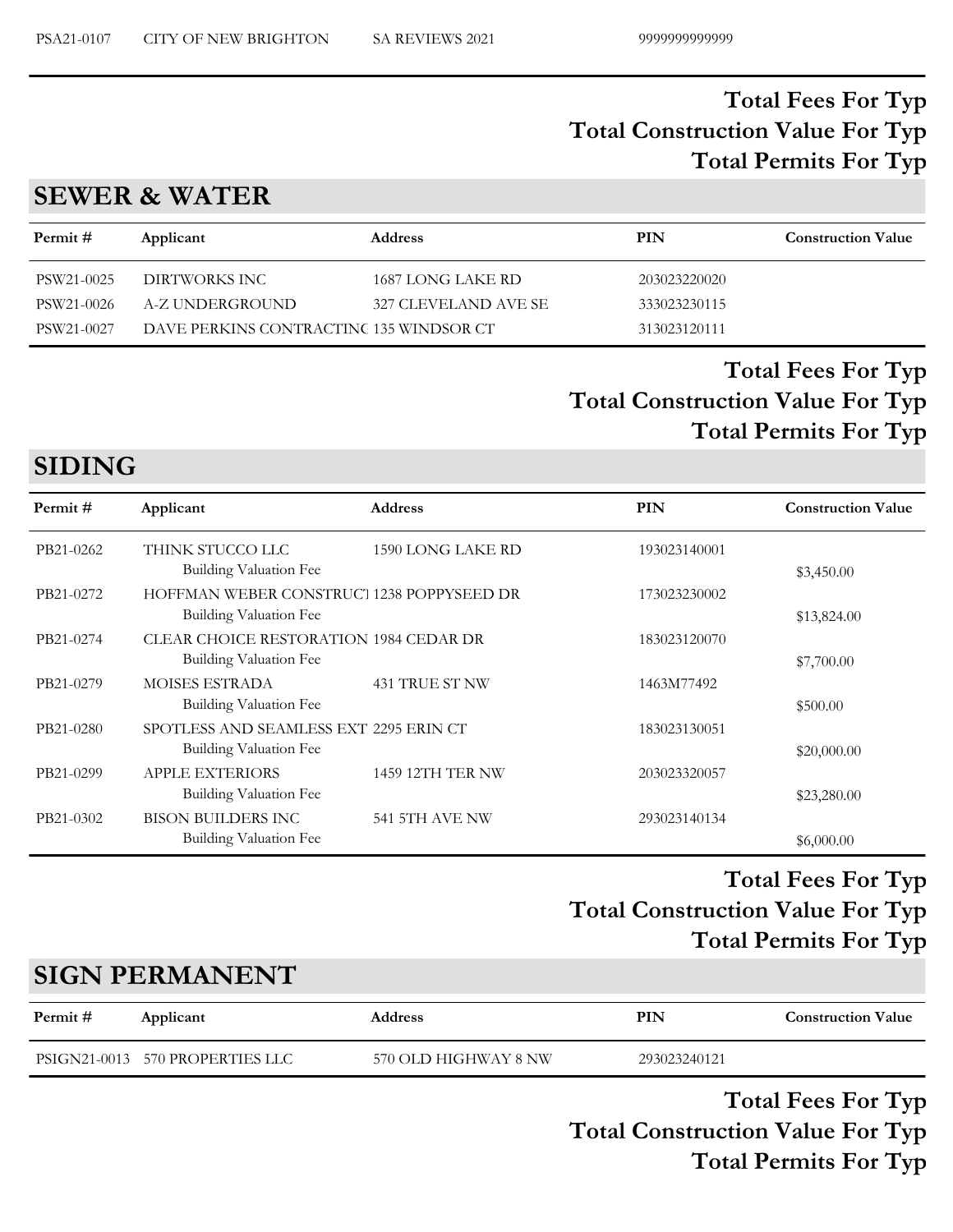# **SIGN TEMPORARY**

| Permit # | Applicant                                                 | <b>Address</b> | PIN          | <b>Construction Value</b> |
|----------|-----------------------------------------------------------|----------------|--------------|---------------------------|
|          | PSIGN21-0014 MCDONALDS CORPORATION 1168 SILVER LAKE RD NW |                | 193023340049 |                           |

#### **Total Construction Value For Typ Total Fees For Typ Total Permits For Typ**

# **SOLAR**

| Permit #   | Applicant                                 | <b>Address</b>       | PIN          | <b>Construction Value</b> |
|------------|-------------------------------------------|----------------------|--------------|---------------------------|
| PBR21-0207 | ALL ENERGY SOLAR                          | 441 OLD HIGHWAY 8 NW | 293023420022 |                           |
| PBR21-0222 | TruNorth Solar, LLC                       | 649 SEARLES ST       | 203023130065 |                           |
| PBR21-0234 | TESLA ENERGY OPERATIONS 1 2124 17TH ST NW |                      | 193023120010 |                           |
| PE21-0346  | TESLA ENERGY OPERATIONS 1 2124 17TH ST NW |                      | 193023120010 |                           |

#### **Total Construction Value For Typ Total Fees For Typ Total Permits For Typ**

# **STREET & CURB**

| Permit # | Applicant                    | <b>Address</b>   | PIN          | <b>Construction Value</b> |
|----------|------------------------------|------------------|--------------|---------------------------|
|          | PENG21-0002 ROGER P BERGGREN | 2028 16TH TER NW | 193023120026 |                           |

#### **Total Construction Value For Typ Total Fees For Typ Total Permits For Typ**

# **TENTS/CANOPIES/FIREWORKS**

| Permit #  | Applicant                                    | <b>Address</b>         | PIN          | <b>Construction Value</b> |
|-----------|----------------------------------------------|------------------------|--------------|---------------------------|
| PF21-0056 | RES SPECIALTY PYROTECHNIC 1500 OLD HIGHWAY 8 |                        | 203023210001 |                           |
| PF21-0058 | DONATELLE ASSOCIATES                         | 501 COUNTY ROAD E2 EXT | 293023420033 |                           |

#### **Total Construction Value For Typ Total Fees For Typ Total Permits For Typ**

# **WATER HEATER**

| Permit#   | Applicant                                | <b>Address</b>     | PIN          | <b>Construction Value</b> |
|-----------|------------------------------------------|--------------------|--------------|---------------------------|
| PP21-0186 | NORBLOM PLUMBING CO                      | 2737 16TH ST NW    | 193023240015 |                           |
| PP21-0197 | DEANS PROFESSIONAL PLUMB 121 14TH AVE SW |                    | 323023220053 |                           |
| PP21-0198 | WELD & SONS PLUMBING                     | 856 FOREST DALE RD | 303023210047 |                           |
| PP21-0199 | NORTHERN HEATING & AC                    | 2521 13TH TER NW   | 193023310028 |                           |
|           |                                          |                    |              |                           |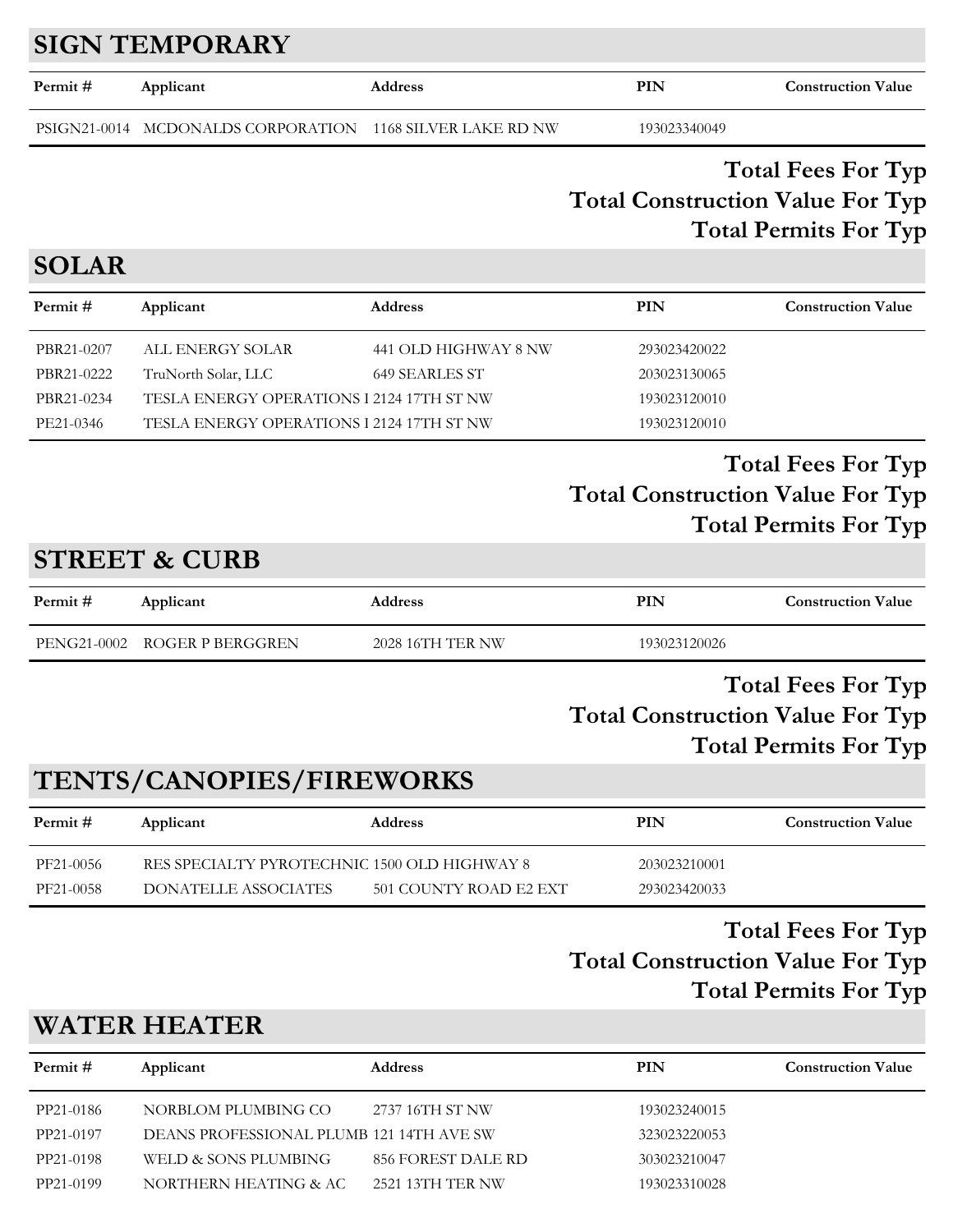| PP21-0204 | BONFE'S PLUMBING, HEATING 1388 27TH AVE NW |                     | 193023310005 |
|-----------|--------------------------------------------|---------------------|--------------|
| PP21-0208 | NOAH ACQUISITIONS LLC                      | 1360 COUNTY ROAD DW | 323023330001 |
| PP21-0209 | WATER HEATERS NOW INC                      | 1225 PECKS WOODS DR | 193023330148 |
| PP21-0210 | WATER HEATERS NOW INC                      | 177 WINDSOR CT      | 313023130091 |
| PP21-0212 | CHAMPION PLUMBING                          | 676 RIVIERA DR      | 323023330110 |
| PP21-0214 | WATER HEATERS NOW INC                      | 1519 14TH AVE NW    | 203023230006 |
| PP21-0215 | NOAH ACQUISITIONS LLC                      | 2405 ERIN CT        | 183023130056 |
| PP21-0216 | NORTHERN HEATING & AC                      | 1753 3RD ST NW      | 303023440035 |
| PP21-0221 | AESHLIMAN PLUMBING INC                     | 893 6TH ST SW       | 323023340004 |

# **WATER METER**

| Permit #  | Applicant                              | <b>Address</b> | PIN          | <b>Construction Value</b> |
|-----------|----------------------------------------|----------------|--------------|---------------------------|
| PP21-0201 | I BERD MECHANICAL CONTRA 700 7TH ST NW |                | 293023120177 |                           |

#### **Total Construction Value For Typ Total Fees For Typ Total Permits For Typ**

# **WINDOWS/DOORS**

| PB21-0183 | PELLA NORTHLAND<br>Building Valuation Fee                                   | 1569 LONG LAKE RD    | 203023230026 |             |
|-----------|-----------------------------------------------------------------------------|----------------------|--------------|-------------|
|           |                                                                             |                      |              | \$6,000.00  |
| PB21-0221 | PELLA NORTHLAND<br><b>Building Valuation Fee</b>                            | 769 11TH AVE NW      | 293023210062 | \$7,600.00  |
| PB21-0230 | MINNESOTA RUSCO INC<br><b>Building Valuation Fee</b>                        | 1401 19TH AVE NW     | 193023140085 | \$8,245.00  |
| PB21-0251 | PELLA NORTHLAND<br><b>Building Valuation Fee</b>                            | 1454 17TH AVE NW     | 193023140097 | \$11,806.00 |
| PB21-0255 | A PANE IN THE GLASS<br>Building Valuation Fee                               | 1471 MISSISSIPPI ST  | 173023320035 | \$8,000.00  |
| PB21-0260 | MAD CITY WINDOWS AND BAT 2469 10TH ST NW<br><b>Building Valuation Fee</b>   |                      | 303023120025 | \$7,050.00  |
| PB21-0269 | <b>CRAFTSMANS CHOICE INC</b><br><b>Building Valuation Fee</b>               | 2016 MISSISSIPPI CIR | 183023420019 | \$6,556.00  |
| PB21-0273 | CRUSH CITY CONSTRUCTION I 2701 17TH TER NW<br><b>Building Valuation Fee</b> |                      | 193023210032 | \$8,000.00  |
| PB21-0275 | CLEAR CHOICE RESTORATION 1984 CEDAR DR<br><b>Building Valuation Fee</b>     |                      | 183023120070 | \$2,628.00  |
| PB21-0277 | RENEWAL BY ANDERSEN LLC 3202 12TH ST NW<br>Building Valuation Fee           |                      | 193023320050 | \$30,735.00 |
| PB21-0290 | MAD CITY WINDOWS AND BAT 13 14TH AVE SW<br><b>Building Valuation Fee</b>    |                      | 323023220063 | \$1,050.00  |
| PB21-0291 | MAD CITY WINDOWS AND BAT 651 3RD AVE NW<br>Building Valuation Fee           |                      | 293023140028 | \$2,649.00  |